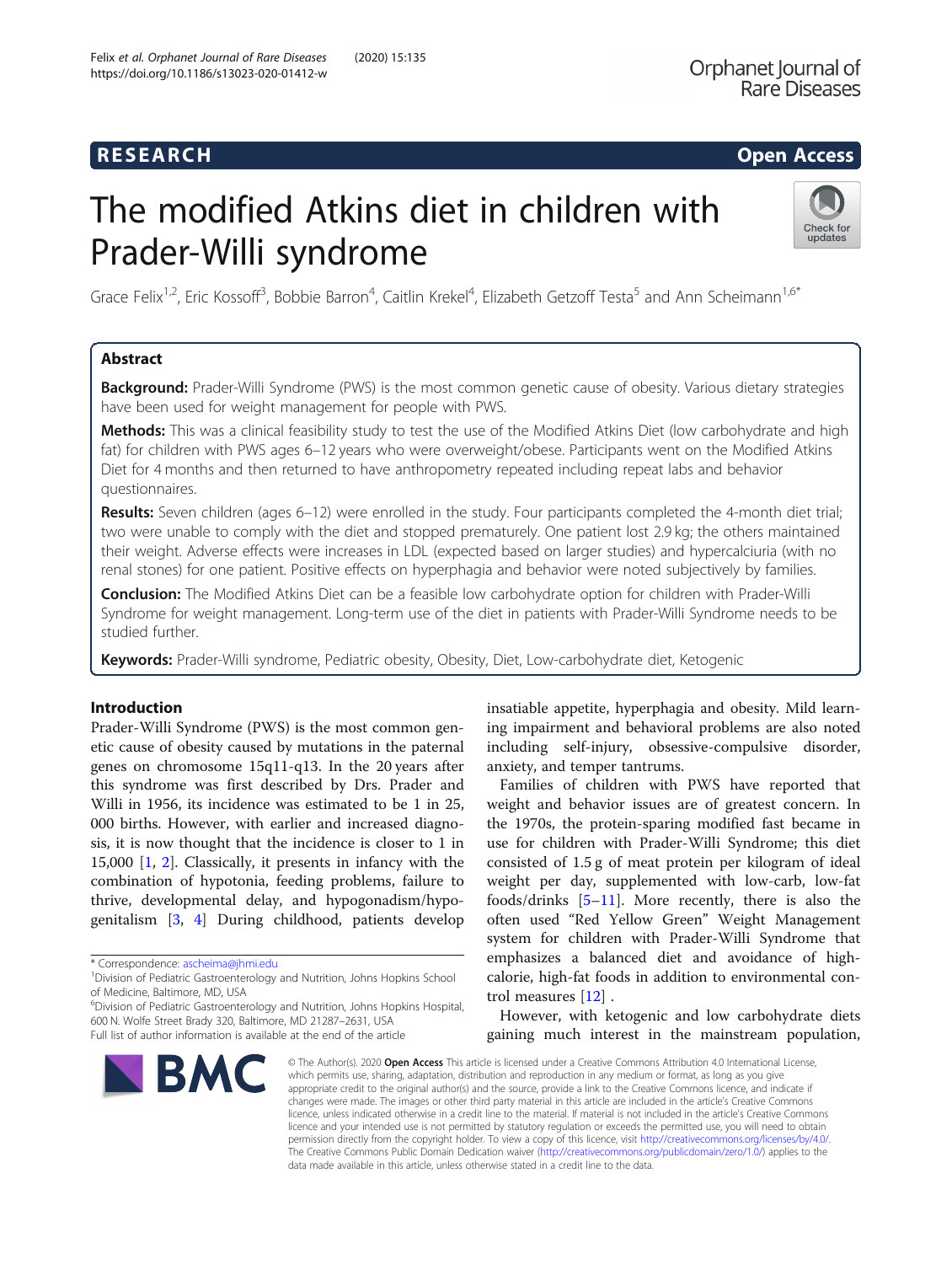and widely used for refractory pediatric epilepsy, anecdotal reports that this diet was helpful among people with Prader-Willi Syndrome in regards to hyperphagia and weight control surfaced. This study used the Modified Atkins Diet (MAD), which is less restrictive than the classic ketogenic diet used in pediatric epilepsy. MAD allows up to 10–15 g of net carbohydrates (total minus fiber) per day for children, and protein and fat is either unrestricted or can be individualized to achieve ketosis [[13](#page-4-0)–[15](#page-4-0)].

In 2016, the Charlie Foundation and the TREND Community enrolled 14 patients with PWS ages 2 through 11, to complete a modified ketogenic diet for 6 months and report labs and family input on behavior and appetite back to the TREND database [[16\]](#page-4-0). Ten patients completed the 6-month duration of the diet and 4 were unable to due to reasons besides ineffectiveness of the diet. Of those that completed the diet, all 10 participants and families noted positive impact on behavioral/ cognitive function, and/or hyperphagia and all of these families continued the diet beyond the study's 6 month period.

This feasibility study is a prospective study that enrolled children with PWS to complete a 4-month trial of the Modified Atkins Diet, and studied weight changes, laboratory markers, tolerability of the diet and subjective behavioral changes.

#### Methodology

This study was approved by the Institutional Review Board at Johns Hopkins University School of Medicine. This was a pilot and feasibility study investigating the Modified Atkins Diet for children with Prader-Willi Syndrome. It was funded by the Foundation of Prader-Willi Research, Canada and a NIH T32 Training Grant. Children ages 6–12 years with genetically confirmed PWS were recruited. Recruitment was done through offering study participation to patients of the principal investigator and social media advertising on the Foundation for Prader-Willi Research page. Breakfast and lunch were provided for the day of study visits for the participant. Travel costs were reimbursed for out-ofstate participant families to help offset financial burden. Consent from parents and assent from children were obtained. Study visits were conducted at the Johns Hopkins Hospital Pediatric Clinical Research Unit in Baltimore, Maryland, USA. Participants were excluded from the study if they had a history of hyperlipidemia, multiple food allergies, significant GI dysmotility, or hypercalciuria.

Total study duration was approximately 12 months per participant, with 4 months being on the diet and 4 months being off the diet and an initial teaching session. The study design consisted of three study visits, 4 months apart, at the study site for each participant. At each visit, participants met with the study physician, research dietitian and study psychologist. Each visit consisted of updated history, anthropometry, fasting blood work (comprehensive metabolic panel, lipid profile, hemoglobin A1C, insulin level), urine studies (urinalysis, urine calcium, urine creatinine), and psychology questionnaires. Families and participants were also asked to comment subjectively on behavior, skin picking, and hyperphagia by the study psychologist or study physician.

At the first study visit, the research dietitian met with study participants and their caregivers for a 2 h teaching session on how to implement the study diet and track urine ketones; recipes and sample menus were provided. Study participants were instructed to follow a 10–15 g net carbohydrate limit (a calculation of total carbohydrates minus fiber), to take a general pediatric multivitamin with minerals, a vitamin D supplement (600 international units – IU) daily, and a calcium supplement (1000 mg/day for 4–8 years olds and 1300 mg/day for 9–13 years olds). Protein and fat guidance was provided on an individual basis. Hydration was encouraged.

A power calculation and statistical analysis was not done due to small sample size. The statistics reported are descriptive. The goal of this study was feasibility and it was acknowledged that we would not have the numbers needed to gain statistical power of this data.

## Results

Table [1](#page-2-0) shows the basic demographic and clinical information for patients enrolled. Seven participants, age 6–12, with genetically confirmed PWS were enrolled in the study. All except one had a BMI greater than the 95th percentile, but with a considerable range in BMI from 16.7 kg/m2 to 61.9 kg/m2 (height data not shown).

Figure [1](#page-2-0) explains the flowchart of participants who were enrolled in the study and able to complete the study and exceptions. Two participants were unable to comply with the diet and did not complete the diet. For example, one of these participants attempted the diet while at home but was still having regular school lunches including juice and milk daily. There were also several social stressors for the family at the time. The second participant that was unable to do the diet essentially never started due to family's difficulty to plan meals and have "allowable foods" available and have all caregivers in the family on board with the diet. One participant had an elevated urine calcium/creatinine ratio prior to the start of the diet so the patient was excluded per protocol. In total, four participants completed the full 4-month diet trial and study.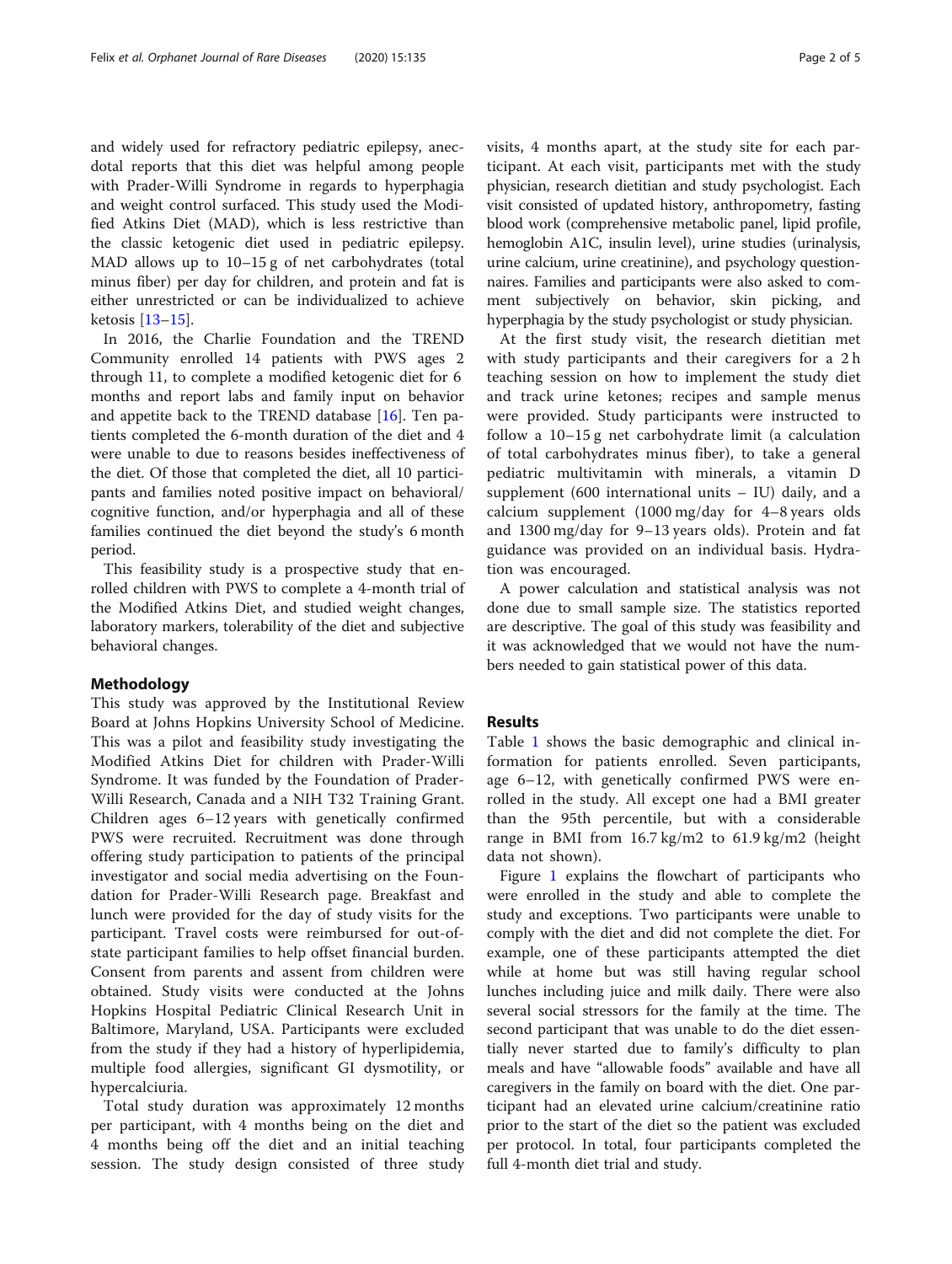| Participant No. | Age (years) | Sex | Ethnicity    | <b>BMI</b> | BMI %   | Genetic<br>Basis     |
|-----------------|-------------|-----|--------------|------------|---------|----------------------|
|                 | 12.6        | ⊢   | White        | 23.9       | 95%     | Uniparental Disomy   |
| $\overline{2}$  | 8.1         | F   | White        | 22.5       | 97%     | Chromosomal Deletion |
| 3               | 8.9         | F   | Asian        | 28.9       | 99%     | Chromosomal Deletion |
| $\overline{4}$  | 7.1         | F   | White        | 21.5       | 97%     | Uniparental Disomy   |
| 5               | 6.0         | M   | White        | 16.7       | 78%     | Uniparental Disomy   |
| 6               | 7.6         | F   | <b>Black</b> | 30.8       | 99%     | Chromosomal Deletion |
| 7               | 12.6        | M   | <b>Black</b> | 61.9       | $>99\%$ | Chromosomal Deletion |

<span id="page-2-0"></span>Table 1 Clinical Characteristics of Study Participants

Participants who did complete the diet reported that it was tolerable and parents saw drastic changes in their child's attitude toward food. Parents reported that children were not as obsessed about the "next snack or the next meal." One parent recalled an example: at a birthday party, one participant took "only ¼ of a minicupcake to eat at a later time; something that she would never have done before". They stated that frequency of temper tantrums and moodiness was "much improved". Parents were hesitant to stop the diet at the end of the 4-month period due to these improvements despite the need for meal planning and initial challenges of the diet.



All participants were asked to stop at the 4 month period per the study protocol to assess post-diet changes. After this "off-diet" study period, all four families went back on the Modified Atkins Diet or at least some version of it, i.e. slightly higher allowable total carbohydrates.

## Weight

Weight loss was not significant on the diet (see Fig. [2](#page-3-0)). Only one participant had a weight loss of 2.9 kg during the 4-month diet period. The remainder essentially maintained their weight. However, BMI z-scores improved for three out of the four participants, decreasing by average of 0.21 points for each participant. Weight gain was noted in all participants after the diet was stopped, especially the patient who did lose weight, almost in a rebound manner. Height curves were not negatively affected on the diet.

#### Laboratory measures

Blood work was checked at baseline, at the end of the diet period and 4 months off the diet. Three of four participants saw an increase of LDL, reflected in total cholesterol level as well. Triglycerides were overall stable; one participant saw a 39 mg/dl decrease in triglycerides.

Regarding markers of metabolic syndrome, Hemoglobin A1C values decreased in 3 out of 4 participants. Homeostasis model assessment of insulin resistance (HOMA-IR) scores were calculated using fasting insulin and glucose levels [\[17](#page-4-0)]. Impact on the diet on these scores were variable; one participant saw a profound drop in their HOMA-IR score; in the others, it was either stable or increased. None of the participants had elevated liver enzymes at baseline and these levels remained unchanged with the diet as noted.

Urine calcium/creatinine levels were normal for all participants at the end of the diet period and urinalyses did not demonstrate any crystals or red blood cells for any participant except for the one patient that the study protocol was stopped for due to urinalysis abnormalities (Table [2\)](#page-3-0).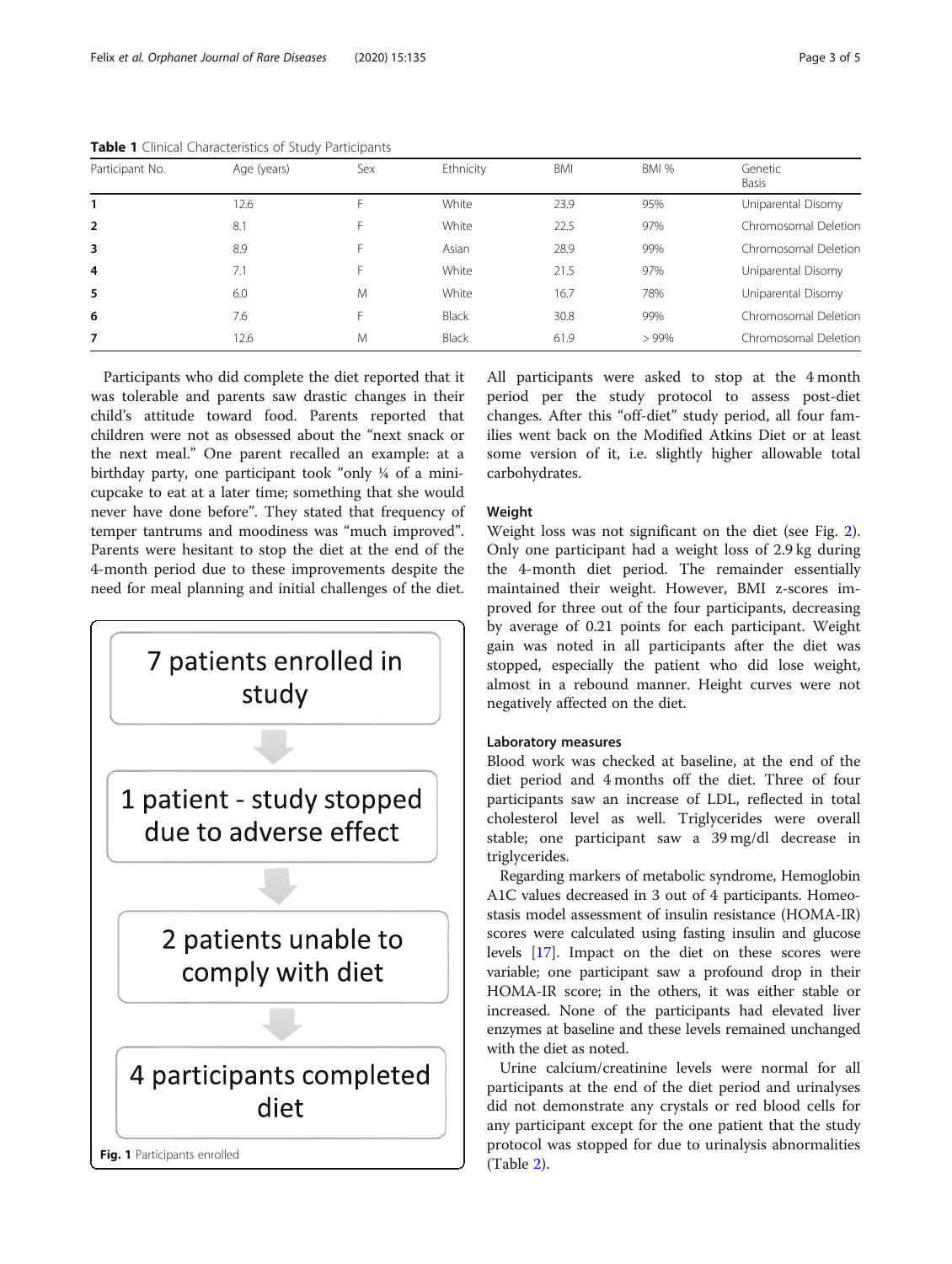<span id="page-3-0"></span>

Table 2 Laboratory Measures in Pre and Post-Diet Checks

| Participant No.                 | 1              | $\overline{2}$ | 3      | 4 (excluded<br>Abnl urine) | 5      | 6 (Dropped) |
|---------------------------------|----------------|----------------|--------|----------------------------|--------|-------------|
| Total Cholesterol (mg/dl)       |                |                |        |                            |        |             |
| Pre-Diet                        | 147            | 181            | 197    | 142                        | 156    | 116         |
| Post-Diet                       | 136            | 211            | 223    |                            | 296    |             |
| Difference                      | $-11$          | 30             | 26     |                            | 140    |             |
| LDL (mg/dl)                     |                |                |        |                            |        |             |
| Pre-Diet                        | 73             | 98             | 112    | 80                         | 97     | 55          |
| Post-Diet                       | 59             | 135            | 131    |                            | 235    |             |
| Difference                      | $-14$          | 37             | 19     |                            | 138    |             |
| Triglycerides (mg/dl)           |                |                |        |                            |        |             |
| Pre-Diet                        | 57             | 29             | 103    | 37                         | 81     | 72          |
| Post-Diet                       | 59             | 42             | 64     |                            | 80     |             |
| Difference                      | $\mathfrak{D}$ | 13             | $-39$  |                            | $-1$   |             |
| Hemoglobin A1C                  |                |                |        |                            |        |             |
| Pre-Diet                        | 5.2            | 4.8            | 6      | 4.9                        | 5.6    | 5.8         |
| Post-Diet                       | 4.8            | 4.8            | 5.7    |                            | 4.9    |             |
| Difference                      | $-0.4$         | 0              | $-0.3$ |                            | $-0.7$ |             |
| <b>HOMA-IR Score*</b>           |                |                |        |                            |        |             |
| Pre-Diet                        | 2.8            | 0.8            | 12.1   | 7.42                       | 2.1    | 18.4        |
| Post-Diet                       | 3.8            | 1.9            | 5      |                            | 2.3    |             |
| Difference                      | 1              | 1.1            | $-7$   |                            | 0.2    |             |
| ALT (nl < 31 IU)                |                |                |        |                            |        |             |
| Pre-Diet                        | 14             | 20             | 16     | 28                         | 13     | 12          |
| On-Diet                         | 14             | 32             | 14     |                            | 26     |             |
| Post-Diet                       | 14             | 17             | 16     |                            | 10     |             |
| Urine Ca/Cr Ratio (nl $< 0.2$ ) |                |                |        |                            |        |             |
| Pre-Diet                        | 0.065          | 0.12           | 0.065  | 0.60                       | 0.06   | n/a         |
| On Diet                         | 0.089          | 0.16           | 0.031  |                            | 0.16   |             |
| Post-Diet                       | 0.01           | n/a            | 0.057  |                            | n/a    |             |

\*HOMA-IR score above 1.9 – early insulin resistance; score above 2.9 significant insulin resistance

Abbreviations: mg milligrams, dl deciliter, IU international units

#### **Discussion**

This is the first prospective clinical study on a lowcarbohydrate diet for children with Prader-Willi Syndrome. Compliance to the diet was difficult for two out of seven of our participants, but the remainder found the MAD very feasible. Families reported several challenges to implementing a high-fat/low-carbohydrate diet including necessary meal planning, accommodations at school or needing to pack lunch, garnering acceptance and support from others caring for the child and others in the home (ex. siblings), and the increased financial cost of a high-fat/low-carbohydrate diet.

All four participants that completed the diet had weight stabilization or weight loss. In the off-diet period, weight gain velocity was noted to be increased. Thus, weight stabilization in this typically hyperphagic population can be seen as a positive outcome.

Three out of four of the participants who completed the diet had a significant elevation in their total cholesterol and LDL. This was an expected finding based on larger studies of patients on the modified atkins diet. Cervenka et al., found that among adult patients with epilepsy on the MAD, total cholesterol and LDL increased in the first 3 months and then normalized after 1 year on the diet  $[18]$ . A recent study on children with epilepsy on the ketogenic diet demonstrated that although LDL and triglycerides increase on the diet, carotid intima-media thickness and other markers of elasticity of the carotid artery and aorta does not worsen on a high-fat, low-carbohydrate diet [\[19,](#page-4-0) [20\]](#page-4-0). Further longterm studies are needed to establish cardiovascular safety of this diet due to potential benefits for a variety of conditions.

Two out of the seven participants in this small sample had an adverse effect: hypercalciuria and significant hyperlipidemia, respectively. These adverse effects had no clinical effects and resolved off the diet. However, this underlines that patients undertaking this diet for its possible beneficial effects should be followed by a medical team. There was no worsening constipation reported among study participants. No other adverse effects were seen during the diet period.

Limitations of the study include small sample size. Studies looking at diet are inherently difficult due to lack of precise control of actual dietary intake. We asked parents to report participants' weekly urine ketone checks but to improve accuracy of compliance, we could ask parents to send photos of the urine stick, for example.

### Conclusions

Compliance to restrictive diets can be challenging for children and more so for children with PWS who may be sneaking in food. Additionally, there is likely an aspect of the Hawthorne effect: parents and children both